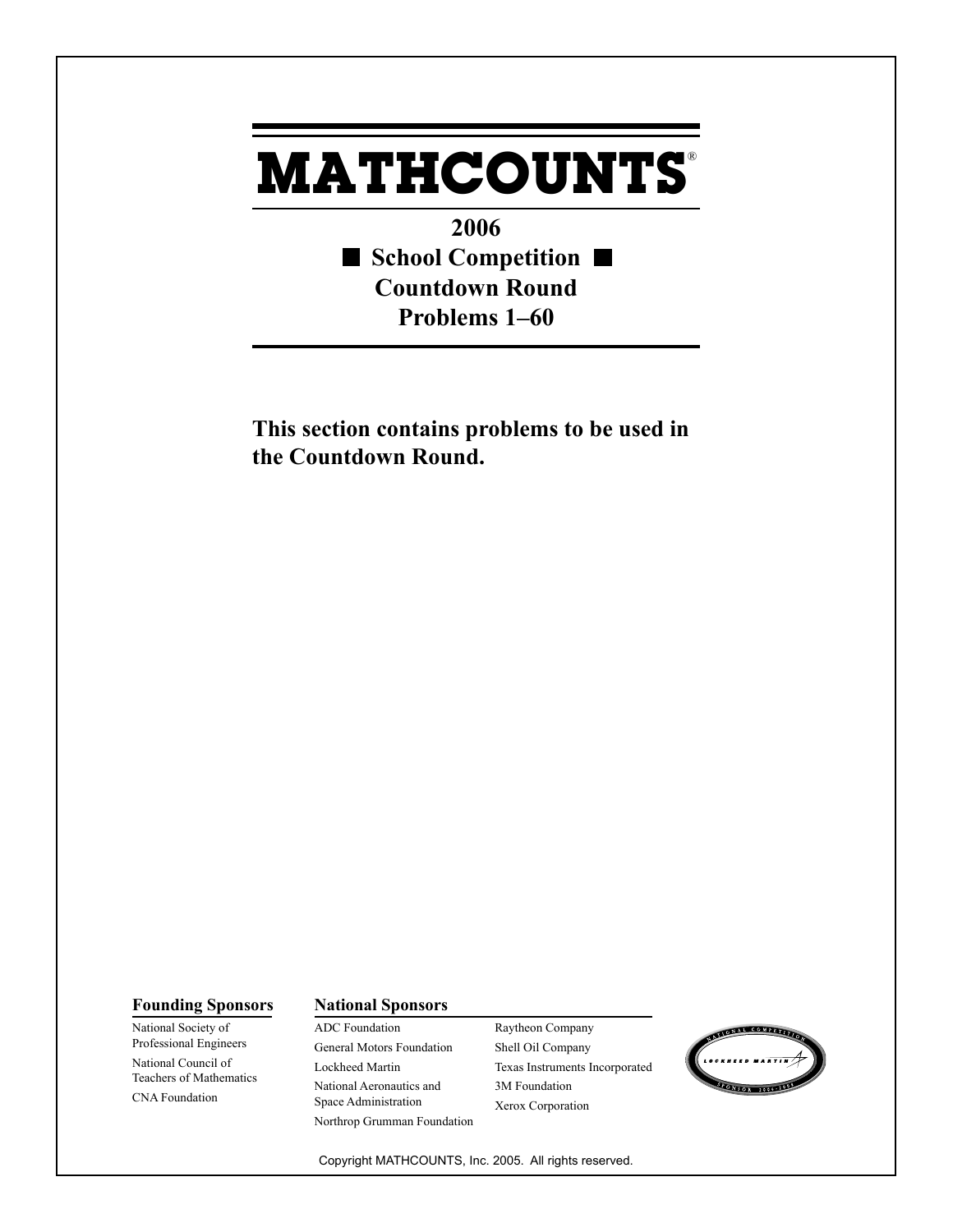| 1. The average age of the three Wilson children is 7 years. If<br>the two younger children are 4 years old and 7 years old, how<br>many years old is the oldest child?                                                                                                |                |                    |
|-----------------------------------------------------------------------------------------------------------------------------------------------------------------------------------------------------------------------------------------------------------------------|----------------|--------------------|
| 2. The figure shows three squares with non-overlapping $B_{\Box}$<br>$\mathbf C$<br>interiors. The area of the shaded square is 1 square<br>inch. What is the area of rectangle ABCD, in square<br>inches?                                                            |                | 2. $\qquad \qquad$ |
| 3. A box of 100 personalized pencils costs \$30. How many<br>dollars does it cost to buy 2500 pencils?                                                                                                                                                                | 3.             |                    |
| 4. Jeff has an equal number of nickels, dimes and quarters worth<br>a total of \$1.20. Anne has one more of each type of coin than<br>Jeff has. How many coins does Anne have?                                                                                        | $\overline{4}$ |                    |
| 5. How many triangles are in this figure?                                                                                                                                                                                                                             |                | 5.                 |
| 6. If $x - y = 6$ and $x + y = 12$ , what is the value of y?                                                                                                                                                                                                          |                |                    |
| 7. Martha has only these measuring cups: $\frac{1}{4}$ cup, $\frac{1}{3}$ cup and<br>$\frac{1}{8}$ cup. Each measuring cup can be used more than once. How<br>many different combinations of these measurements could be<br>added together to measure 1 cup of sugar? | 7 <sub>1</sub> |                    |
| 8. A two-digit integer is divisible by $n$ and its last digit is $n$ . What<br>is the greatest possible value of $n$ ?                                                                                                                                                | 8.             |                    |
| 9. The circumference of Earth is 40,000 kilometers. How many<br>trips around Earth could you take if you travel one billion<br>meters?                                                                                                                                | 9.             |                    |
| 10. Apples are sold at the farmer's market at a rate of \$4 per five<br>pounds. According to this rate, how many dollars does it cost<br>to buy 15 pounds of apples?                                                                                                  |                | 10.                |
| 11. If a 3" by 3" square is added at each successive stage, what will<br>be the area of the rectangle at Stage 6, in square inches?<br>Stage 1<br>Stage 2<br>Stage 3                                                                                                  |                | 11.                |
| 12. An emirp is an integer that, when its digits are written in<br>reverse order, is a prime number. For example, 73 is an emirp<br>because 37 is prime. What is the smallest two-digit prime<br>number that is NOT an emirp?                                         |                | 12.                |
| Copyright MATHCOUNTS, Inc. 2005. All rights reserved. 2006 School Countdown Round                                                                                                                                                                                     |                |                    |
|                                                                                                                                                                                                                                                                       |                |                    |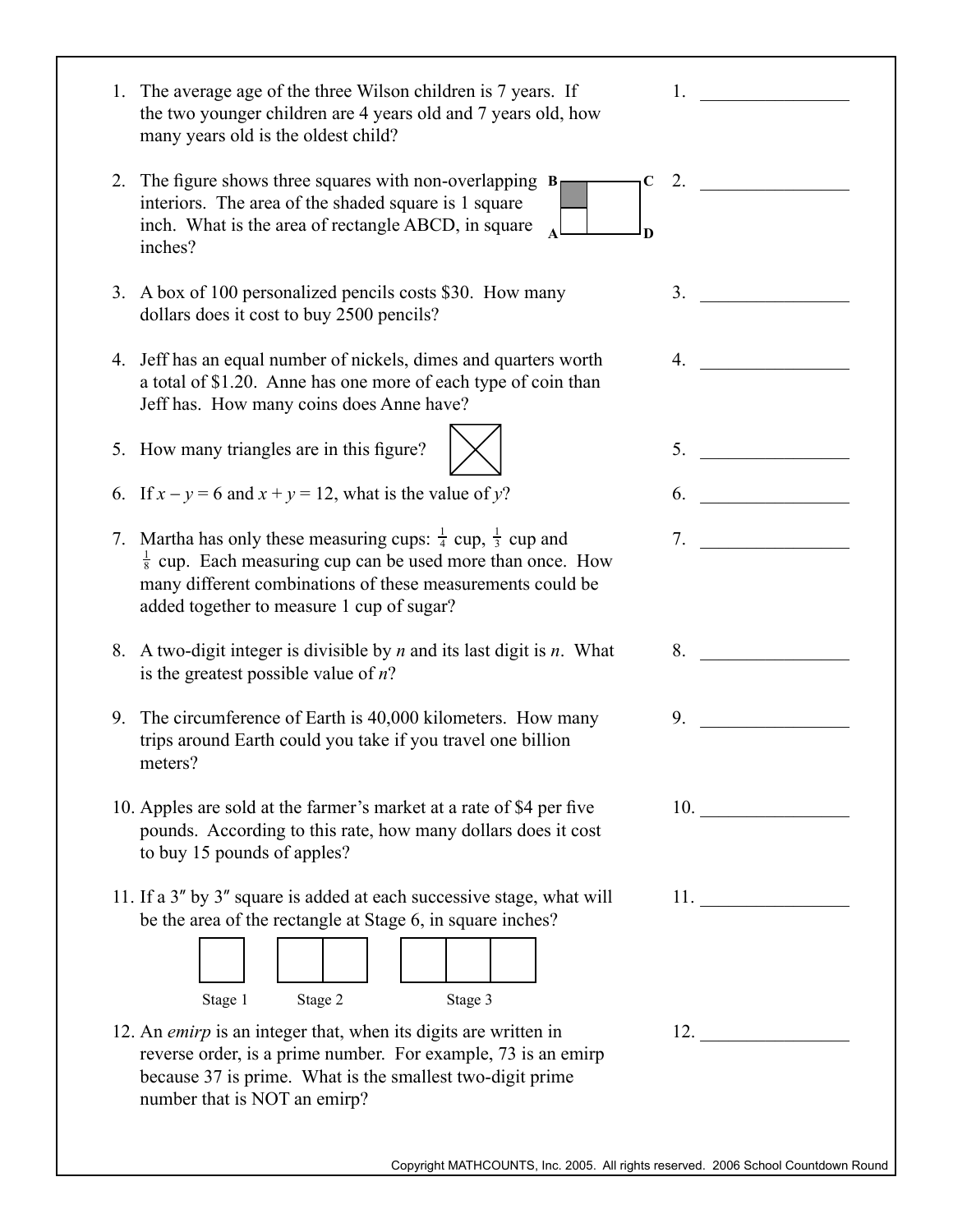| 13. The average newborn sleeps $\frac{5}{8}$ of a full day, and the average<br>adult sleeps $\frac{1}{3}$ of a full day. How many more hours per day<br>does the average newborn sleep than the average adult?                                              | 13.                 |
|-------------------------------------------------------------------------------------------------------------------------------------------------------------------------------------------------------------------------------------------------------------|---------------------|
| 14. What is the greatest three-digit integer in which the product of<br>the digits is 6?                                                                                                                                                                    | 14.                 |
| 15. Malcolm can run a race at a speed of 6 minutes per mile, while<br>Joshua runs at 8 minutes per mile. In a 10-mile race, how<br>many minutes after Malcolm crosses the finish line will Joshua<br>cross the finish line if they start the race together? |                     |
| 16. Purple paint is made with a 16:3:1 ratio of white paint: blue<br>paint:red paint. How much white paint, in gallons, is needed in<br>order to make one gallon of purple paint? Express your answer<br>as a common fraction.                              | 16. $\qquad \qquad$ |
| 17. The operation @ is defined as $\frac{m}{n}$ $\frac{p}{q} = (m)(p)(\frac{q}{n})$ . What is the<br>simplified value of $\frac{7}{30}$ $\frac{10}{21}$ ?                                                                                                   | 17.                 |
| 18. What is the sum of the greatest common divisor of 30 and 81<br>and the least common multiple of 36 and 12?                                                                                                                                              | 18.                 |
| 19. In the North Area Mall, 18 of the 90 stores sell shoes. If that<br>same ratio holds true for the University Mall and 9 stores there<br>sell shoes, how many stores are at University Mall?                                                              | 19.                 |
| 20. Years ago, women wore hoop skirts. If a hoop had a diameter<br>of 10 feet, what would have been the circumference of the<br>hoop, in feet? Express your answer to the nearest whole<br>number.                                                          | 20.                 |
| 21. Evaluate $(22 \times 6) + (6 \times 38)$ .                                                                                                                                                                                                              | 21.                 |
| 22. Albert's salary is 34,000 Brunei dollars. Sharky's salary is<br>28,600 Canadian dollars. If one U.S. dollar is equivalent to<br>1.7 Brunei dollars or 1.3 Canadian dollars, by how much, in<br>U.S. dollars, does one salary exceed the other?          |                     |
| 23. What is the remainder when 1,493,824 is divided by 4?                                                                                                                                                                                                   |                     |
| 24. What is the only month that can ever begin with the same day<br>of the week as the month before it?                                                                                                                                                     | 24.                 |
| 25. The operation # is defined as $a \# b = a + \frac{a}{b}$ . What is the value<br>of $6 \# 2?$                                                                                                                                                            | 25.                 |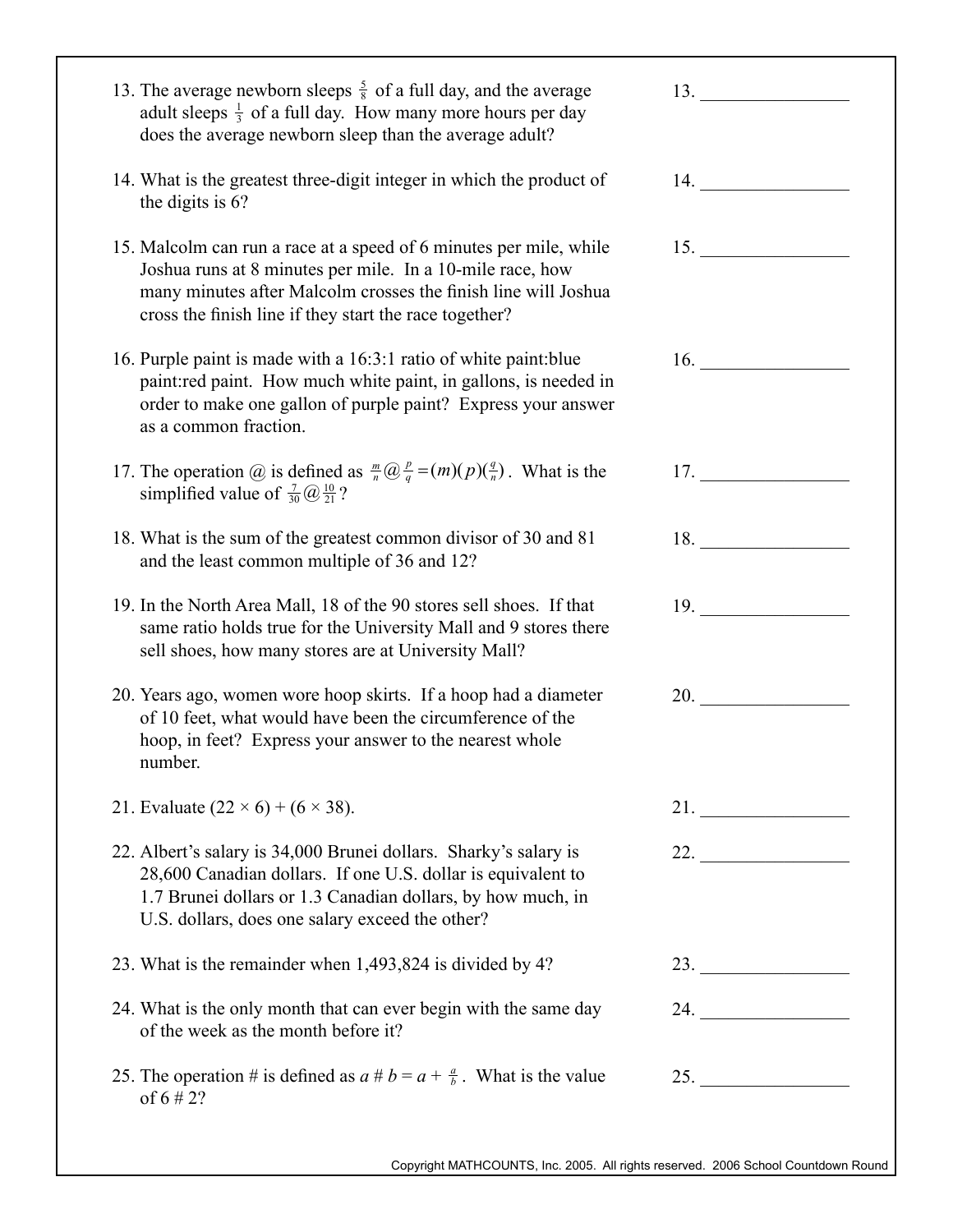| 26. The square quilt block shown is made from nine unit<br>squares, some of which have been divided in half to<br>form triangles. What fraction of the square quilt is<br>shaded? Express your answer as a common fraction.                                                       | 26.                                                                                                                                                                                                                                 |
|-----------------------------------------------------------------------------------------------------------------------------------------------------------------------------------------------------------------------------------------------------------------------------------|-------------------------------------------------------------------------------------------------------------------------------------------------------------------------------------------------------------------------------------|
| 27. Crestview's school colors are purple and gold. The<br>students are designing a flag using three solid-colored<br>horizontal stripes, as shown. Using one or both of the<br>school colors, how many different flags are possible if<br>adjacent stripes may be the same color? | 27. $\qquad \qquad$                                                                                                                                                                                                                 |
| 28. A fitness center charges a membership fee plus a fixed amount<br>per day for each day the center is used. If Claire paid \$68 for<br>22 days of use, and Adrian paid \$71 for 24 days of use, how<br>many dollars is the membership fee?                                      | 28.                                                                                                                                                                                                                                 |
| 29. Bill buys a 32 oz bottle of soda for 3 cents per ounce. Jill buys<br>a 40 oz bottle of soda for 2.5 cents per ounce. How many more<br>cents does Jill's bottle of soda cost?                                                                                                  | <b>29.</b> The contract of the contract of the contract of the contract of the contract of the contract of the contract of the contract of the contract of the contract of the contract of the contract of the contract of the cont |
| 30. Sarah has \$112.72 in her change purse. She may have quarters,<br>dimes, nickels, pennies and paper money. What is the least<br>number of coins she can have?                                                                                                                 | 30.                                                                                                                                                                                                                                 |
| 31. One more than the reciprocal of a particular number is $\frac{7}{3}$ .<br>What is the original number expressed as a common fraction?                                                                                                                                         | 31.                                                                                                                                                                                                                                 |
| 32. A book with 50 pages numbered 1 through 50 has its pages<br>renumbered in reverse, from 50 to 1. For how many pages do<br>both sets of page numbers share the same ones digit?                                                                                                | 32.                                                                                                                                                                                                                                 |
| 33. The integers 2 through 9 are each placed in the<br>figure with one integer in each of the eight smallest<br>triangles. The integers are placed so that the pairs of<br>integers in each of the four smallest squares have the<br>same sum. What is that sum?                  | 33.                                                                                                                                                                                                                                 |
| 34. Jan is driving in Germany and sees a sign that says<br>"Museum - 2 kilometers." Estimating that 1.6 km equals one<br>mile, how many miles does she calculate it is to the museum?<br>Express your answer as a mixed number.                                                   | 34.                                                                                                                                                                                                                                 |
| 35. Ed's calculator is broken. The "+" key works correctly, but<br>whenever he tries to compute $a - b$ , the calculator performs<br>$b - a$ instead. What answer does his calculator compute for the<br>expression $((8-3)+2)-4?$                                                |                                                                                                                                                                                                                                     |
| Copyright MATHCOUNTS, Inc. 2005. All rights reserved. 2006 School Countdown Round                                                                                                                                                                                                 |                                                                                                                                                                                                                                     |
|                                                                                                                                                                                                                                                                                   |                                                                                                                                                                                                                                     |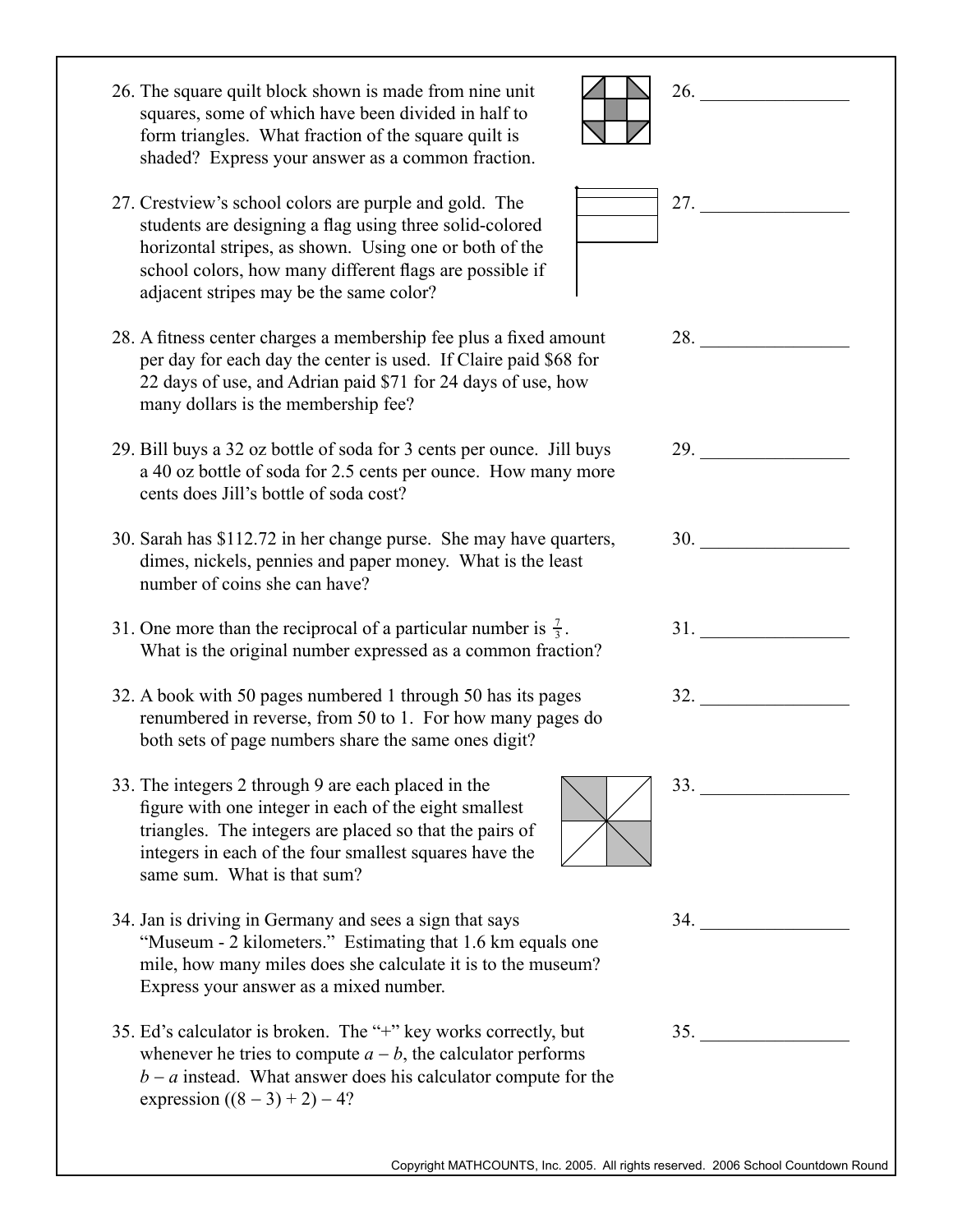| 36. What is the greatest possible sum of two consecutive integers<br>whose product is less than 400?                                                                                                                                                                          | 36.                                 |
|-------------------------------------------------------------------------------------------------------------------------------------------------------------------------------------------------------------------------------------------------------------------------------|-------------------------------------|
| 37. The sum of a set of distinct positive integers is 60. The<br>average value of the integers is 20. What is the greatest integer<br>that could be in this set of integers?                                                                                                  | 37.                                 |
| 38. The sum of two numbers is 6. The difference of their squares<br>is 12. What is the positive difference of the two numbers?                                                                                                                                                | <b>38.</b> The same state of $\sim$ |
| 39. By what integer factor must 9! be multiplied to equal 11!?                                                                                                                                                                                                                |                                     |
| 40. John is 31 years younger than his dad. The sum of their ages is<br>53 years. How many years old is John's dad?                                                                                                                                                            | 40.                                 |
| 41. A bus comes by Jerry's bus stop every 20 minutes starting at<br>exactly 5:13 a.m. If Jerry shows up at exactly 8:35 a.m., how<br>many minutes will he have to wait for the next bus?                                                                                      |                                     |
| 42. When this net is folded to make an open box (a box<br>$\mathbf{3}$<br>with no lid), what number is on the face opposite the<br>5<br>opening?                                                                                                                              | 42.                                 |
| 43. What is the cube of the square of the second smallest prime<br>number?                                                                                                                                                                                                    | 43.                                 |
| 44. The operation $\&$ is defined for positive integers a and b as                                                                                                                                                                                                            | 44.                                 |
| $a \& b = \frac{\sqrt{ab+a}}{\sqrt{ab-b}}$ . What is the value of 9 & 2? Express your                                                                                                                                                                                         |                                     |
| answer as a common fraction in simplest radical form.                                                                                                                                                                                                                         |                                     |
| 45. There are two solutions for the equation $x^2 - x - 6 = 0$ . What is<br>the product of these two solutions?                                                                                                                                                               | $45.$ $\overline{\qquad \qquad }$   |
| 46. Nine cards are numbered 1 through 9. What is the probability<br>of selecting a card with a number greater than four or an even<br>number? Express your answer as a common fraction.                                                                                       | 46.                                 |
| 47. If $y = \frac{1}{3x+1}$ , what is the value of x when $y = 1$ ?                                                                                                                                                                                                           | 47.                                 |
| 48. Sue arranges ping-pong balls in the form of a square-based<br>pyramid. Sue's pyramid has five square layers, each square<br>layer has sides one ping-pong ball longer than the layer above<br>it, and the top layer is one ball. How many ping-pong balls did<br>she use? | 48.                                 |
|                                                                                                                                                                                                                                                                               |                                     |
| Copyright MATHCOUNTS, Inc. 2005. All rights reserved. 2006 School Countdown Round                                                                                                                                                                                             |                                     |